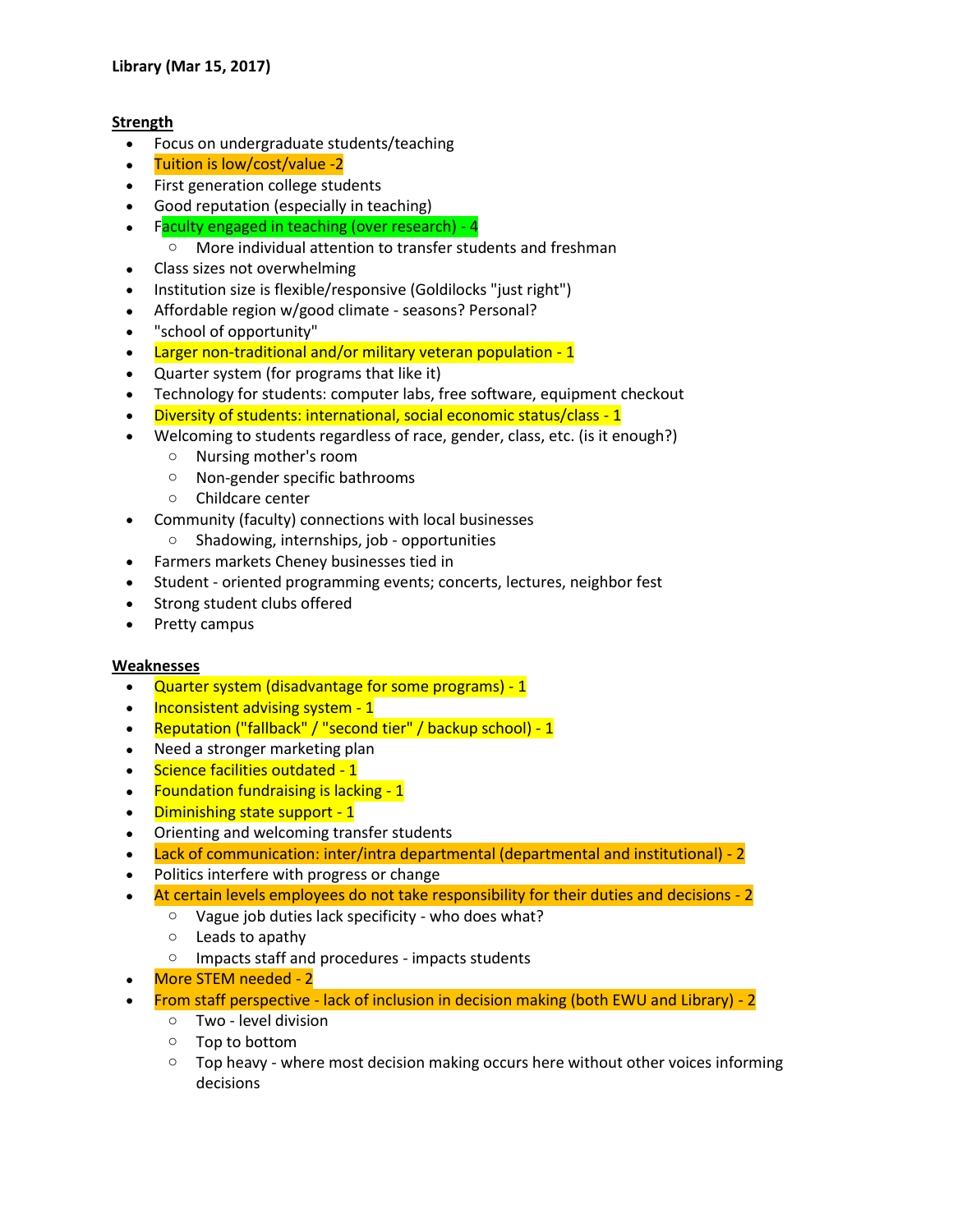- $\circ$  How do you address it? Include stake holders clear demonstration of why decision was made - justify
- $\bullet$  Financial support where it is most needed top heavy in administrators 1
- Civility (no consequences for misbehavior) 5
- Standard for measuring student success

## **Opportunities**

- Leverage natural environment
	- o Degree programs
	- $\circ$  Branding (opt outside, etc.) in areas where students can get jobs (Science Ed?)
- Promote ourselves as "School of Opportunity"
- You won't get "lost" here
- Positive impressions of EWU on the rise
- Market to the west side 4
	- o Get away from home but pay in-state
	- o Brand ourselves as "EWU" & not Eastern
- $\cdot$  Guarantee graduation in 4 years 1
	- o Requires strong advising
- More marketing to military/military spouse/kids Fairchild in particular
- Proximity to Turnbull and agriculture for programming
- WSU Medical School spillover effects
- Strengthen STEM 2
	- o Pre-Med pipeline?
	- o w/hospitals/healthcare facilities
- Scholarships support programs
	- o Athletics, ROTC, Music, Honors, International
	- o State supported Running Start, assistance in the local high schools
- Community ties to EWU improves image and inclusiveness and possibly \$ support
	- o Fundraisers
	- o State Fair
	- o Neighbor fest
	- o Robotics
	- o Science Olympiad
	- o Food banks
	- o Sports camps
	- o Music camps
	- o Octoberfest Library
	- o Symposium
- Spokane campus defining needs and offerings to students 2

## **Threats**

- Lack of funding from the state Impacts everyone 4
	- o Services and resources
	- o Student debt increase
- Immigration travel bans + restrictions
	- $\circ$  We want more international students but if they cannot get into US, can't come to EWU
- National trend of discord and fear 1
	- o Makes experience more difficult for international students